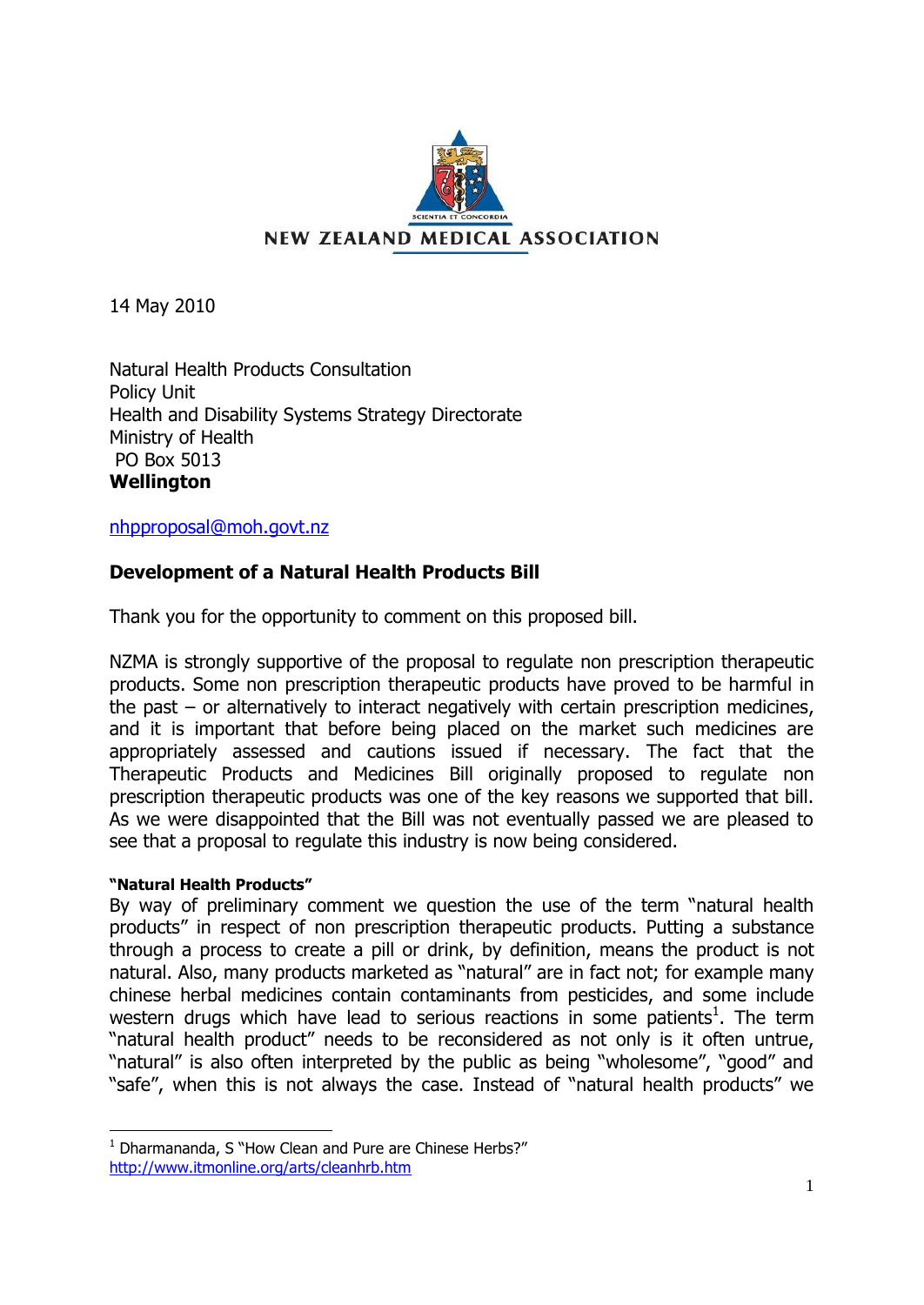suggest that the more accurate term to use is "non prescription therapeutic products".

# **"Natural Health Products are Low Risk"**

Secondly we are concerned with the statements in the document that "We want the scheme to **recognise** that, in general, natural health products are **low risk**", (Foreword) and (in Part 2, Purpose) "It is proposed that the purpose of the legislation will be "to provide **assurance** to consumers that natural health products are **safe**, true to claim and true to label'." These statements assume that natural health products are much safer than the reality suggests.

There have been many problems with natural health products either reacting negatively to other prescribed drugs the patient is taking, or otherwise causing harm. For example:

- $\bullet$  It is dangerous to overdose on vitamin A.<sup>2</sup>
- Some products are contraindicated in respect of prescribed drugs or conditions – E.g. products such as ginger, garlic, Vitamin E, gingko biloba and fish oil lead to an increased risk of bleeding<sup>3</sup>; honey is a natural health product but would be contraindicated if the patient was diabetic.

"Natural health products" are not inherently low or high risk. Where they sit on the continuum of risk depends entirely on what the product contains, for what purpose it is being used and any potential contraindications.

## **Labelling**

We agree with the proposal that these products need to clearly label what ingredients are contained in the product and in what quantities. Consistency of manufacture, dose and quality control over both the making of the product and the supply chain, should apply to these products equally as they apply to food drugs and anything else that is ingested. Given the serious potential interactions or side effects that some products have, we also believe that the label should set these out fully. We do not think an exception should be made for non prescription therapeutic products provided by medical practitioners.

## **Efficacy**

Evidence of efficacy of the product is essential. It is unreasonable to allow manufacturers of non prescription therapeutic products to make claims about the efficacy of products in the absence of evidence to support this. We are pleased, however, that the bill proposes to prescribe the parameters of what the product can say in its advertisement as to what it will treat. We are always concerned where a non regulated therapeutic product is said to be  $-$  say  $-$  a treatment for cancer when

l  $2$  Lamprecht, M "Overdose of Vitamin A. Teratogenic Effects on the Fetus: 2 July 2007 http://pregnancychildbirth.suite101.com/article.cfm/overdosage\_of\_vitamin\_a

 $3$  BPAC, "INR Testing April 2005 – Using INR when initiating Warfarin Therapy, Frequency of INR Testing, Why does INR Change?"

[http://www.bpac.org.nz/resources/campaign/other/bpac\\_inr\\_testing\\_2005\\_wv.pdf](http://www.bpac.org.nz/resources/campaign/other/bpac_inr_testing_2005_wv.pdf)